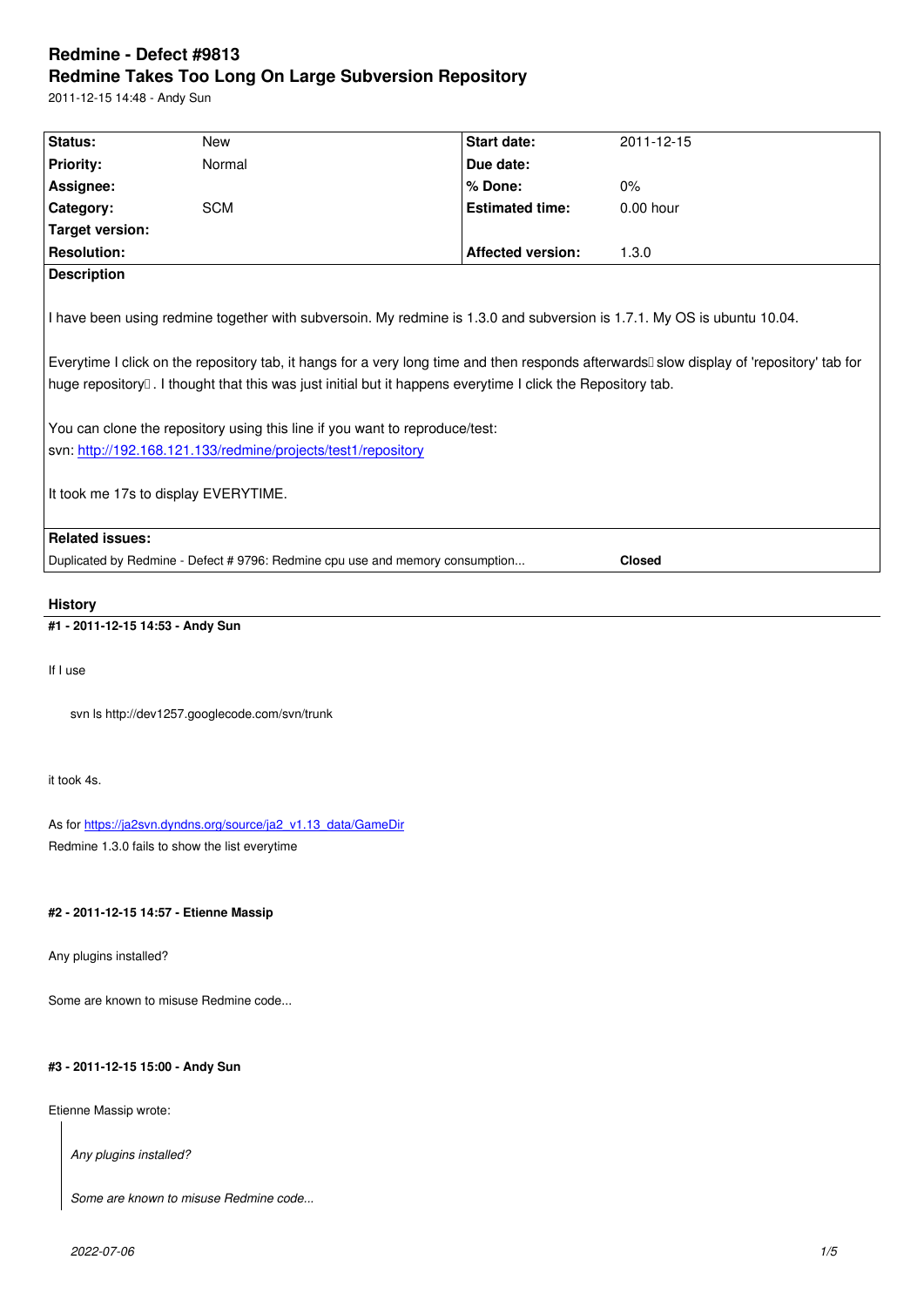Nope.

Have you tried the link above?

## **#4 - 2011-12-15 15:10 - Etienne Massip**

Andy Sun wrote:

*Have you tried the link above?*

Do you mean https://ja2svn.dyndns.org/source/ja2\_v1.13\_data/GameDir ?

Then yes, and it displays well, but what's the relationship with Redmine?

## **#5 - 2011-12-15 15:15 - Etienne Massip**

Ok, my bad, forgot that svn was rendering HTML.

## **#6 - 2011-12-15 15:19 - Andy Sun**

I mean

*You can clone the repository using this line if you want to reproduce/test: svn: http://192.168.121.133/redmine/projects/test1/repository*

*It took me 17s to display EVERYTIME.*

*As for https://ja2svn.dyndns.org/source/ja2\_v1.13\_data/GameDir Redmine 1.3.0 fails to show the list everytime*

If you test [the links above in Redmine Repository, how long will it take](https://ja2svn.dyndns.org/source/ja2_v1.13_data/GameDir) you to display

# **#7 - 2011-12-15 15:23 - Etienne Massip**

Do you have REXML parser errors in you production.log?

# **#8 - 2011-12-15 15:28 - Andy Sun**

for http://192.168.121.133/redmine/projects/test1/repository everything works fine except for slowness.

for https://ja2svn.dyndns.org/source/ja2\_v1.13\_data/GameDir in log there is:

*[Processing RepositoriesController#show \(for 192.168.1](http://192.168.121.133/redmine/projects/test1/repository)21.1 at 2011-12-15 22:25:29) [GET] [Parameters: {"action"=>"show", "id"=>"test2", "controller"=](https://ja2svn.dyndns.org/source/ja2_v1.13_data/GameDir)>"repositories"} Error parsing svn output: #<REXML::ParseException: No close tag for /lists/list>*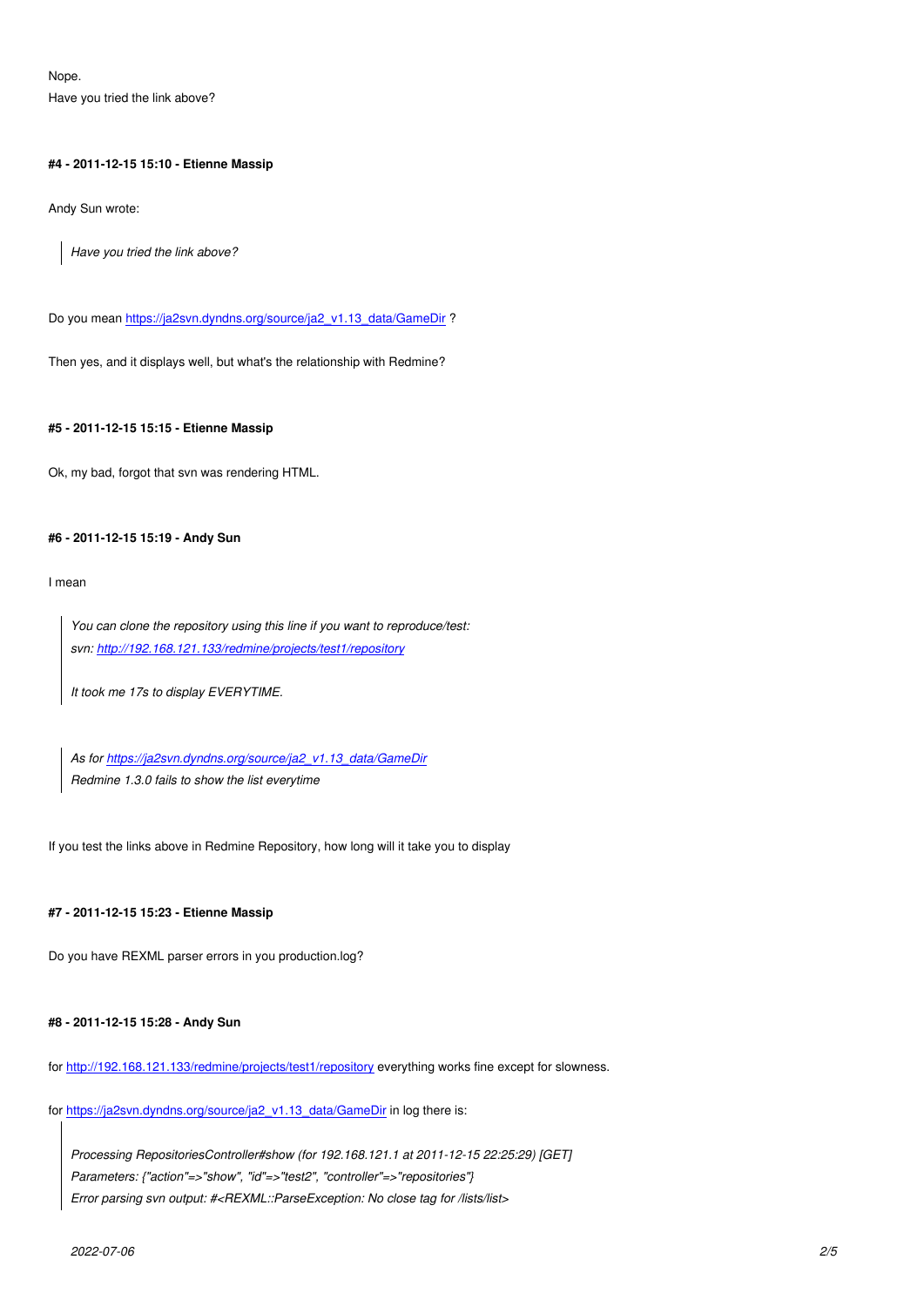#### **#9 - 2011-12-15 15:32 - Etienne Massip**

It's because "svn" list --xml "https://ja2svn.dyndns.org/source/ja2\_v1.13\_data/GameDir/Data/Anims//"@HEAD --no-auth-cache --non-interactive is returning

<?xml version="1.0"?> <lists> <list path="https://ja2svn.dyndns.org/source/ja2\_v1.13\_data/GameDir/Data/Anims"> svn: OPTIONS de 'https://ja2svn.dyndns.org/source/ja2\_v1.13\_data/GameDir/Data/An ims': Server certificate verification failed: issuer is not trusted (https://ja2 svn.dyndns.org)

You have to configure properly your svn.

#### **#10 - 2011-12-15 15:35 - Andy Sun**

You're right. But that's not my main concern.

#### My question is

*You can clone the repository using this line if you want to reproduce/test: svn: http://192.168.121.133/redmine/projects/test1/repository> It took me 17s to display EVERYTIME.*

If you te[st the links above in Redmine Repository, how long will it](http://192.168.121.133/redmine/projects/test1/repository) take you to display. I think it is to slow

## **#11 - 2011-12-15 17:08 - Etienne Massip**

I can't reach this system, it looks like a local network address?

#### **#12 - 2011-12-16 03:02 - Andy Sun**

My fault~~~ I copied the wrong IP...

*http://dev1257.googlecode.com/svn/trunk*

## **#13 [- 2011-12-16 08:58 - Etienne Massip](http://dev1257.googlecode.com/svn/trunk)**

Got the same ParsingException issue:

Error parsing svn output: #<REXML::ParseException: No close tag for /lists/list>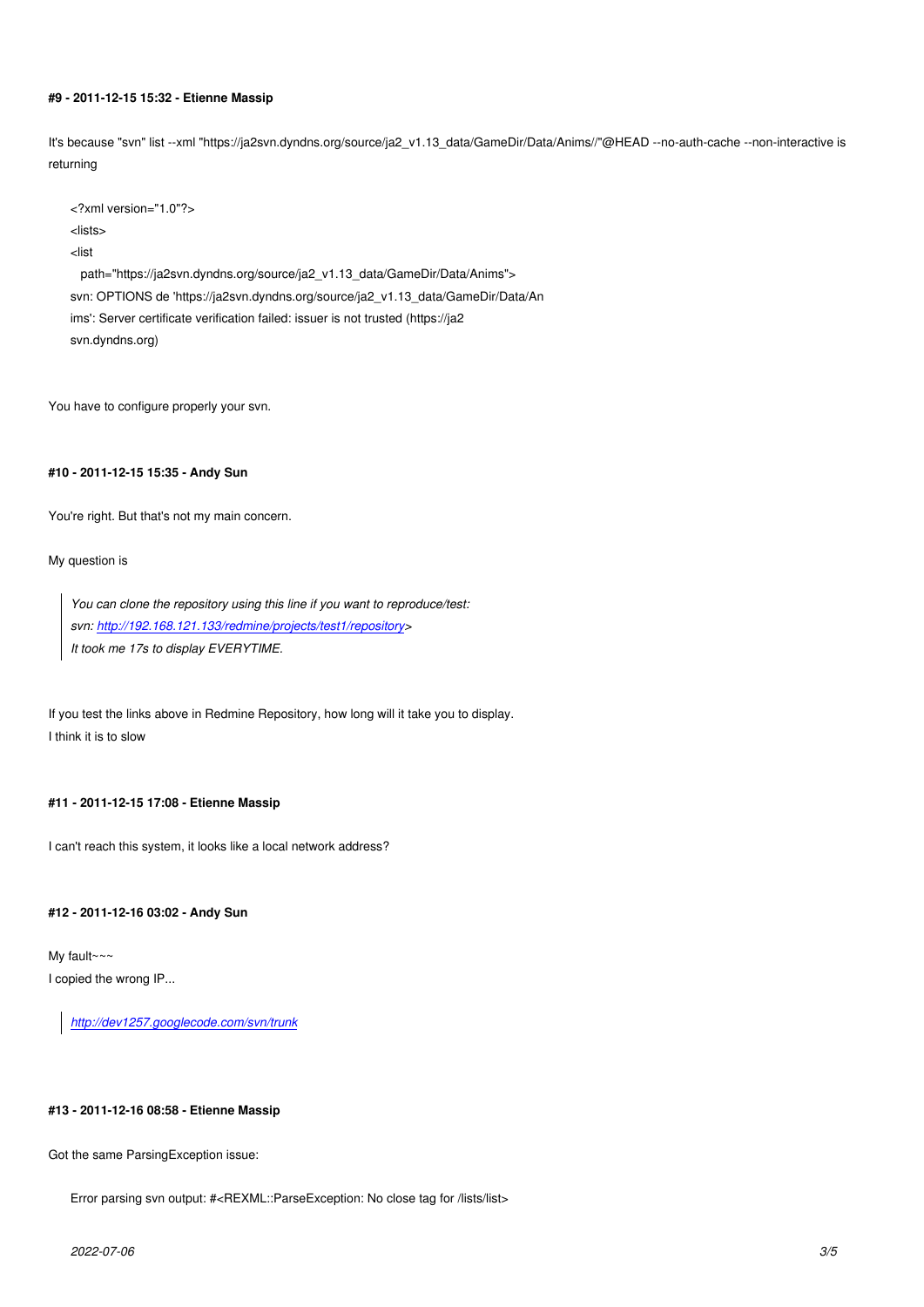## **#14 - 2011-12-16 13:31 - Andy Sun**

Etienne Massip wrote:

```
Got the same ParsingException issue:
[...]
```
Mine works fine. So maybe this is your connecting problem.

# Anyway, my point is **Redmine Takes Too Long On Large Subversion Repository** And all the links I give are just examples. If they don't work, you can create similar repositories to represent this problem

## **#15 - 2011-12-16 14:32 - Etienne Massip**

This is something more often observed with git repositories, how much time takes the "svn" list --xml "http://dev1257.googlecode.com/svn/trunk"@HEAD --no-auth-cache --non-interactive command to complete?

#### **#16 - 2011-12-16 15:58 - Andy Sun**

Andy Sun wrote:

*If I use svn ls http://dev1257.googlecode.com/svn/trunk it took 4s.*

*As for https://ja2svn.dyndns.org/source/ja2\_v1.13\_data/GameDir Redmine 1.3.0 fails to show the list everytime*

#### **#17 - 2011-12-16 16:19 - Etienne Massip**

And "svn" list --xml "http://dev1257.googlecode.com/svn/trunk"@HEAD --no-auth-cache --non-interactive? =)

## **#18 - 2011-12-17 01:58 - Andy Sun**

Etienne Massip wrote:

*And "svn" list --xml "http://dev1257.googlecode.com/svn/trunk"@HEAD --no-auth-cache --non-interactive? =)*

I tried, and 66% chances I got this:

 $\overline{1}$